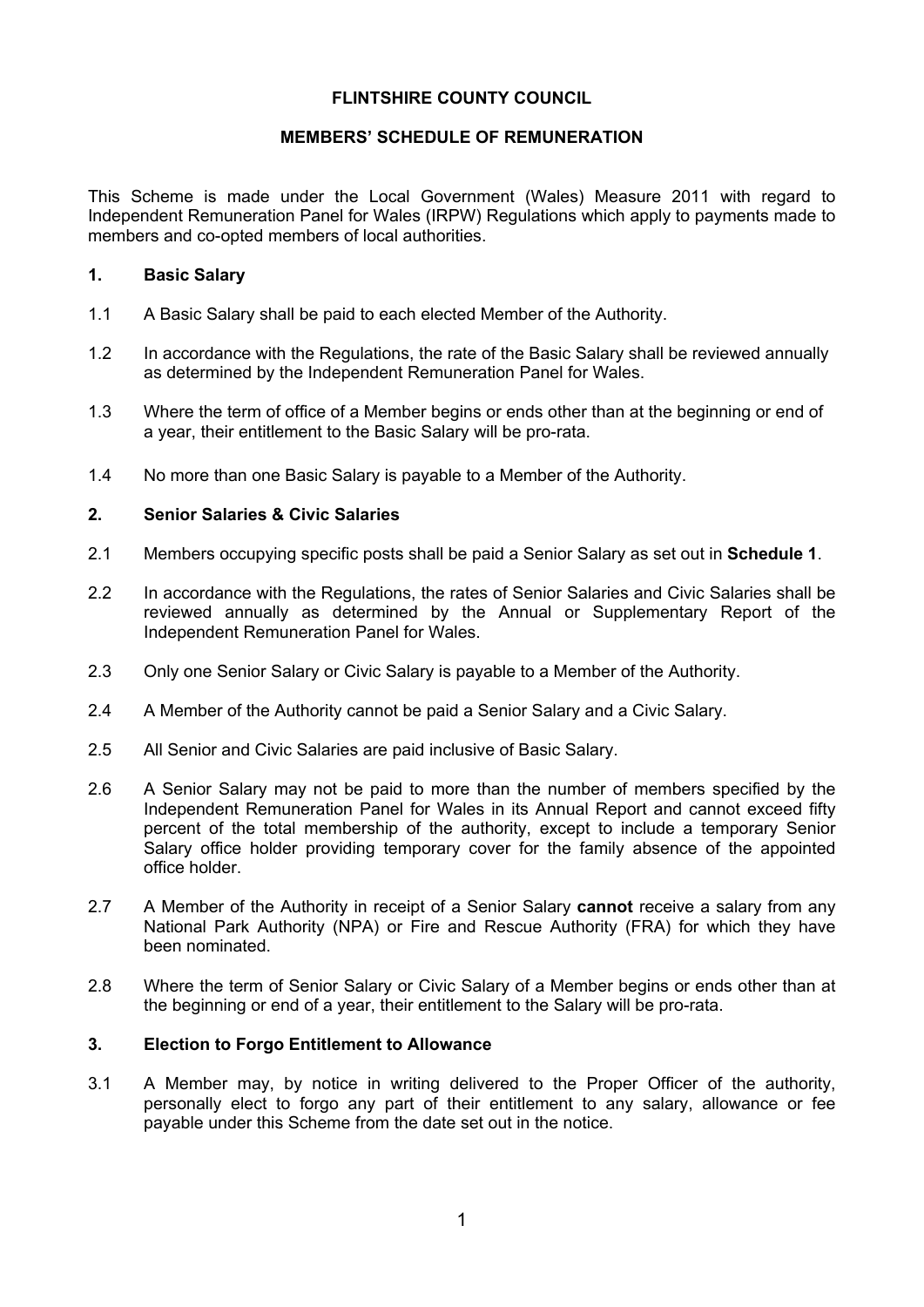## **4. Suspension of a Member**

- 4.1 Where a Member of the Authority is suspended or partially suspended from their responsibilities or duties as a Member of the Authority in accordance with Part III of the Local Government Act 2000 (Conduct of Members), or regulations made under the Act, the part of the Basic Salary payable to them in respect of that period for which they are suspended will be withheld by the Authority (Section 155 (1) of the Measure).
- 4.2 Where a Member in receipt of a Senior Salary is suspended or partially suspended from being a Member of the Authority in accordance with Part III of the Local Government Act 2000 (Conduct of Members), or regulations made under the Act, the Authority must not make payments of the Member's Senior Salary for the duration of the suspension (Section 155 (1) of the Measure). If the partial suspension relates only to the specific responsibility element of the payment, the Member may retain the Basic Salary.

## **5. Repayment of salaries, allowances or fees**

- 5.1 Where payment of any salary, allowance or fee has been made to a Member of the Authority or Co-opted Member in respect of any period during which the Member concerned:
	- (a) is suspended or partially suspended from that Member's/Co-opted Member's duties or responsibilities in accordance with Part 3 of the 2000 Act or regulations made under that Act;
	- (b) ceases to be a Member of the Authority or Co-opted Member; or
	- (c) is in any other way not entitled to receive a salary, allowance or fee in respect of that period,

the Authority will require that such part of the allowance as relates to any such period be repaid.

## **6. Payments**

- 6.1 Payments of all allowances will be made by the Employment Services Manager by Bank Credit in instalments of one-twelfth of the Member's annual entitlement on  $28<sup>th</sup>$  of the Month, or nearest Friday if the 28<sup>th</sup> falls on a Saturday or Sunday.
- 6.2 Where payment has resulted in a Member receiving more than their entitlement to salaries, allowances or fees the Authority will require that such part that is overpayment be repaid.
- 6.3 All payments are subject to the appropriate tax and National Insurance deductions.

# **7. Reimbursement of Costs of Care**

- 7.1 Reimbursement of costs of care shall be paid to a Member or Co-opted Member, who has caring responsibility for dependent children or adults, or a personal care requirement, provided the Member incurs expenses in the provision of such care whilst undertaking 'approved' council duties.
- 7.2 Reimbursement of costs of care applies in respect of children who are aged 15 or under and other persons for whom the Member or Co-opted Member can show that care is required. If a Member or Co-opted Member has more than one dependent the Member may claim more than one allowance, provided the Member can demonstrate a need to make separate arrangements for care.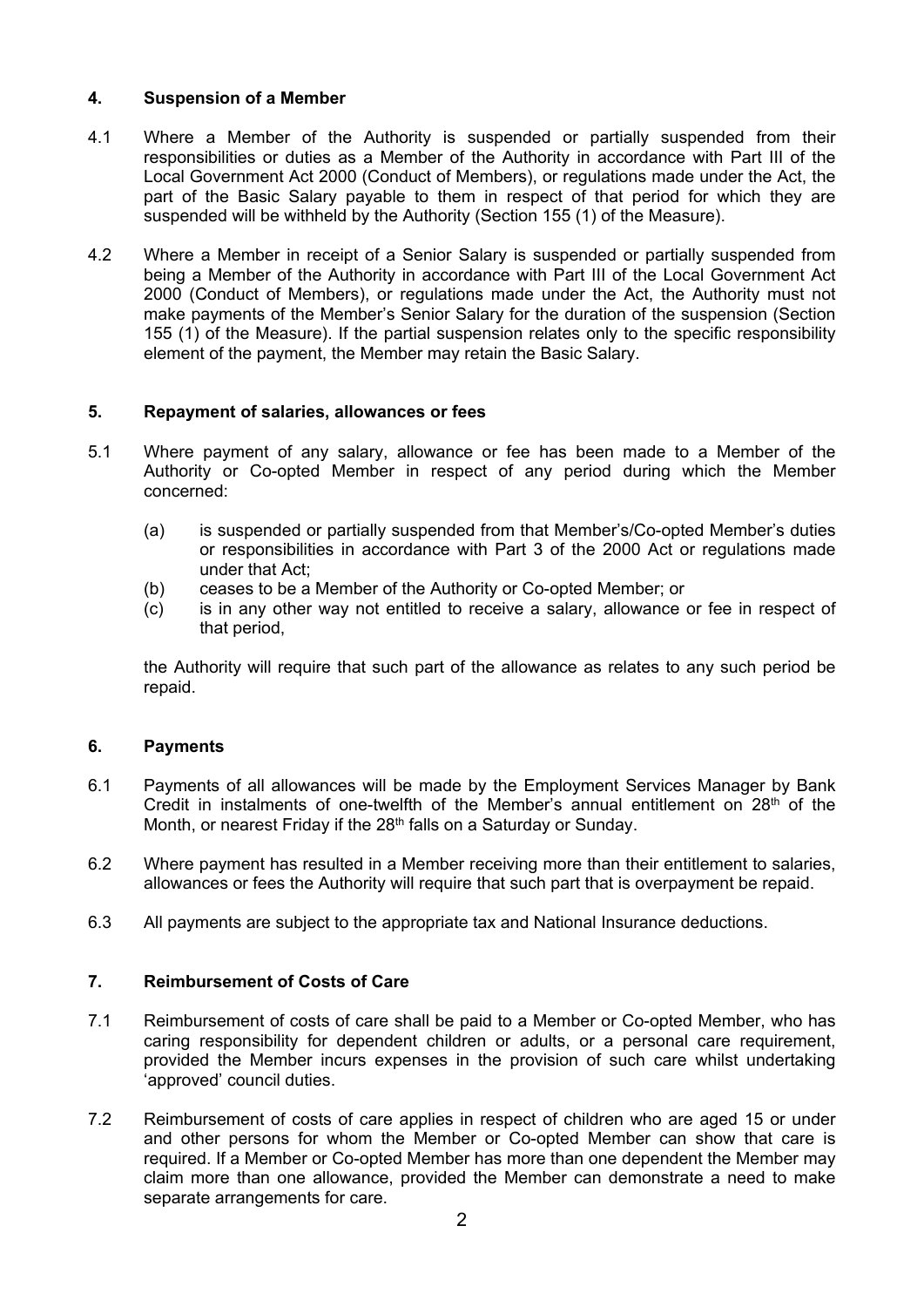7.3 Eligible Members may claim reimbursement of costs of care for actual and receipted costs up to a maximum amount not exceeding that determined by the Independent Remuneration Panel for Wales as set out in **Schedule 1**. All claims for reimbursement of costs of care should be made in writing to Democratic Services detailing times, dates and reasons for claim. Receipts are required for both informal and formal care arrangements.

## **8. Family Absence**

- 8.1 Members are entitled under the provisions of the Family Absence for Members of Local Authorities (Wales) Regulations 2013 to a period of family absence, during which if they satisfy the prescribed conditions they are entitled to be absent from authority meetings.
- 8.2 When taking family absence Members are entitled to retain a basic salary irrespective of their attendance record immediately preceding the commencement of the family absence.
- 8.3 Should a senior salary holder be eligible for family absence they will be able to continue to receive their senior salary for the duration of the absence.
- 8.4 If the authority agrees that it is necessary to make a substitute appointment to cover the family absence of a senior salary holder the Member substituting will be eligible if the authority so decides to be paid a senior salary.
- 8.5 If the paid substitution results in the authority exceeding its maximum number of senior salaries, an addition to the maximum will be allowed for the duration of the substitution.

#### **9. Co-optees' payments**

- 9.1 A Co-optees' daily fee (with a provision for half day payments) shall be paid to Co-optees, provided they are statutory Co-optees with voting rights.
- 9.2 Co-optees' payments will be capped at a maximum of the equivalent of 15 full days a year for each committee to which an individual may be co-opted*.*
- 9.3 Payments will take into consideration travelling time to and from the place of the meeting, reasonable time for pre meeting preparation and length of meeting (up to the maximum of the daily rate).
- 9.4 The Head of Democratic Services is designated as the "appropriate officer" and will determine preparation time, travelling time and length of meeting, the fee will be paid on the basis of this determination.
- 9.5 The Head of Democratic Services can determine in advance whether a meeting is programmed for a full day and the fee will be paid on the basis of this determination even if the meeting finishes before four hours has elapsed.
- 9.6 A half day meeting is defined as up to 4 hours.
- 9.7 A full day meeting is defined as over 4 hours.
- 9.8 The daily and half day fee for the Chairs of the Standards Committee and Audit Committee, as determined by the Independent Remuneration Panel for Wales, is set out in **Schedule 1**.
- 9.9 The daily and half day fee for other statutory Co-optees with voting rights, as determined by the Independent Remuneration Panel for Wales, is set out in **Schedule 1**.

#### **10. Travel and Subsistence Allowances**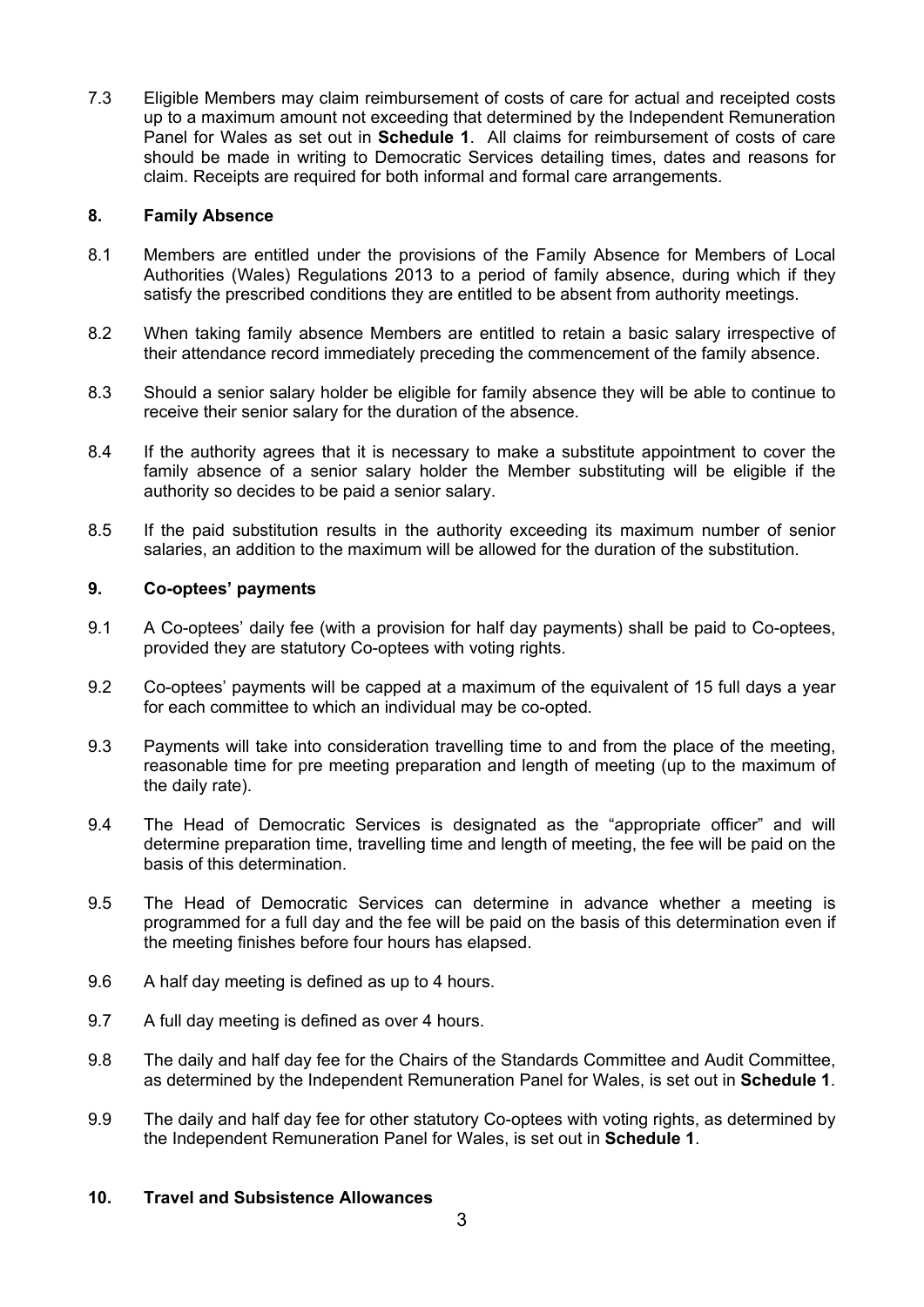#### 10.1 **General Principles**

- 10.2 Members and Co-opted Members are entitled to claim travelling expenses when travelling on the Authority's business for 'approved duties' as set out in **Schedule 2.** Where Members travel on the Authority's business they are expected to travel by the most cost effective means. In assessing cost effectiveness regard will be given to journey time. A Member who does not travel by the most cost effective means may have their claim abated by an appropriate amount.
- 10.3 Where possible Members should share transport.
- 10.4 The distance claimed for mileage should be the shortest reasonable journey by road from the point of departure to the point at which the duty is performed, and similarly from the duty point to the place of return.
- 10.5 The rates of Members' Travel and Subsistence Allowances are set out in **Schedule 3** and are subject to annual review by the Independent Remuneration Panel for Wales.
- 10.6 Where a Member is suspended or partially suspended from their responsibilities or duties as a Member of the Authority in accordance with Part III of the Local Government Act 2000 (Conduct of Members), or regulations made under the Act, any travel and subsistence allowances payable to them in respect of that period for which they are suspended or partially suspended must be withheld by the Authority.

#### **11. Travel by Private Vehicle**

- 11.1 The Independent Remuneration Panel for Wales has determined that the maximum travel rates payable should be the rates set out by Her Majesty's Revenue & Customs for the use of private cars, motor cycles and pedal cycles plus any passenger supplement.
- 11.2 The mileage rates for private vehicles as determined by the Independent Remuneration Panel for Wales are set out in **Schedule 3.**
- 11.3 Where a Member makes use of their private vehicle for approved duty purposes, the vehicle must be insured for business use. Proof of appropriate insurance must be provided to the Authority on request.

## **12. Travel by Public Transport**

#### 12.1 **Rail/Coach Travel**

Unless otherwise authorised rail tickets will be second-class.

Civic & Members' Services will purchase requisite rail and coach tickets for Members in advance of journeys. In the unlikely event that a Member needs to purchase a ticket directly, payment will be reimbursed upon production of the used ticket and/or a receipt.

## 12.2 **Taxi Fares**

Taxi fares will only be reimbursed where their use has been authorised for cases of urgency, where no public transport is reasonably available, or a Member has a particular personal need. Re-imbursement will be upon receipt only.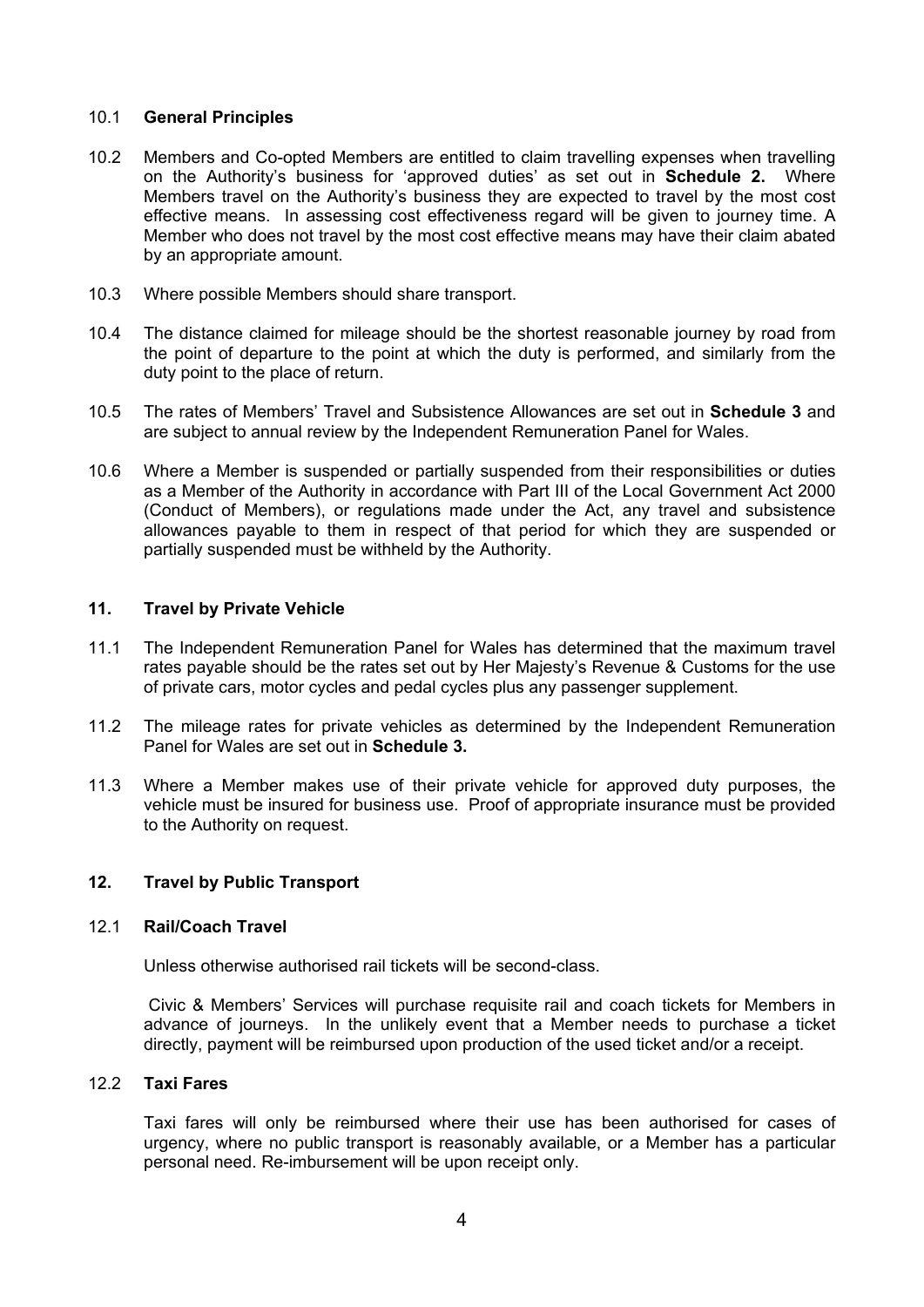## 12.3 **Travel Abroad**

Travel abroad on the Authority's business will only be permitted where authorised by the Chief Executive, Chief Officer (Governance) or Corporate Finance Manager. Civic & Members' Services will arrange travel and accommodation.

## 12.4 **Other Travel Expenses**

Members are entitled to reimbursement of toll fees, parking fees, overnight garaging and other necessary travel associated expenses. Re-imbursement will be upon receipt only.

### **13. Overnight Accommodation**

- 13.1 Overnight stays will only be permitted where the Authority's business extends to two days or more, or the venue is at such a distance that early morning or late night travel would be unreasonable. All overnight stays must receive prior authorisation from the Chief Executive, Chief Officer (Governance) or Corporate Finance Manager.
- 13.2 Overnight accommodation will be booked by Civic & Members' Services. Wherever possible the overnight accommodation will be pre-paid or invoiced.
- 13.3 Direct booking of overnight accommodation by a Member will only be permitted in the event of an emergency. Reimbursement will only be made upon the production of a receipt and will be at a level deemed reasonable and not in excess of the rates set out in **Schedule 3**.

#### **14 Subsistence Allowance**

- 14.1 The day subsistence rate to meet the costs of meals and refreshments in connection with approved duties (including breakfast when not provided as part of overnight accommodation) is set out in **Schedule 3**. The maximum daily rate covers a 24 hour period and can be claimed for any meal that is relevant, providing such a claim is supported by receipt(s)
- 14. 2 No provision is made for subsistence claims within the County .

#### **15. Claims and Payments**

- 15.1 A claim for travel and subsistence allowances must be made in writing within 4 months of the date on which entitlement became due, at the end of the calendar month in which entitlement to allowances arises and must be accompanied by the relevant receipts.
- 15.2 Allowances will be paid by the Employment Services Manager by direct bank credit. *.*

#### **16. Pensions**

16.1 The Authority shall enable its Members who are eligible to join the Local Government Pension Scheme.

## **17 Supporting the work of Authority Members**

17.1 The Independent Remuneration Panel for Wales expects Members to be provided with adequate support to carry out their duties and that the support provided should take account of the specific needs of individual Members. The Authority's Democratic Services Committee is required to review the level of support provided to Members and should take proposals for reasonable support to the full council.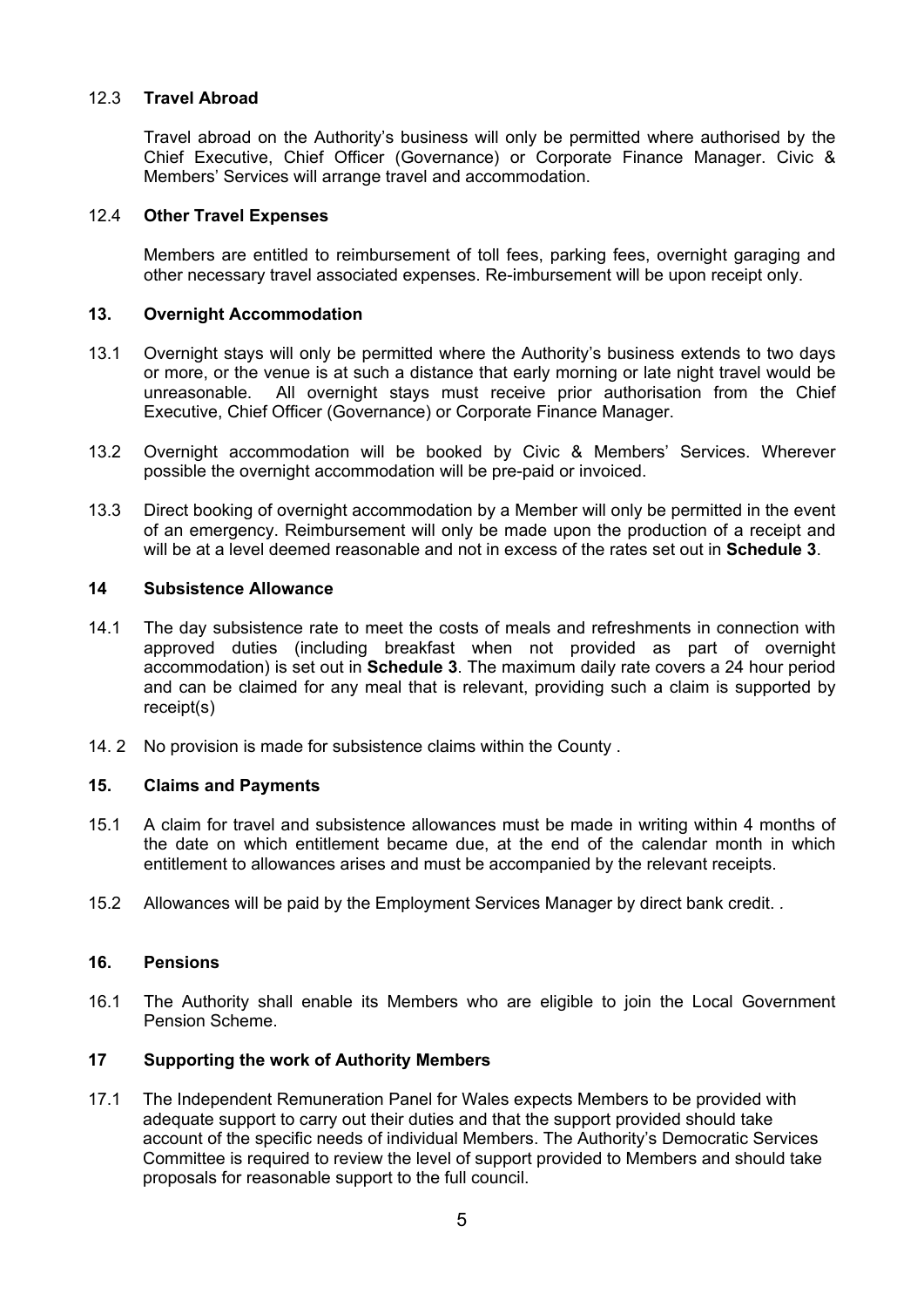- 17.2 All elected Members & Co-opted Members should be provided with adequate telephone, email and internet facilities to give electronic access to appropriate information.
- 17.3 Such support should be without cost to any Member. Deductions must not be made from Members' salaries as a contribution towards the cost of support which the Authority has decided is necessary for the effectiveness and or efficiency of Members.

#### **18 Compliance**

18.1 In accordance with the Regulations, the Authority must comply with the requirements of Independent Remuneration Panel for Wales in respect of the monitoring and publication of payments made to Members and Co-opted Members as set out in **Schedule 4.**

### **Members & Co-opted Members are reminded that expense claims are subject to both internal and external audit.**

## **SCHEDULE 1**

# **SCHEDULE OF REMUNERATION 2020/21**

|                  | <b>MEMBERS ENTITLED TO BASIC SALARY</b> | <b>ANNUAL</b><br><b>AMOUNT OF</b><br><b>BASIC</b><br><b>SALARY</b><br><b>ACCEPTED</b> |
|------------------|-----------------------------------------|---------------------------------------------------------------------------------------|
| 1.               | <b>Mike Allport</b>                     | £14,218                                                                               |
| 2.               | <b>Bernie Attridge</b>                  | £13,950                                                                               |
| $\overline{3}$ . | Janet Axworthy                          | £13,600                                                                               |
| 4.               | <b>Glyn Banks</b>                       | £13,950                                                                               |
| $\overline{5}$ . | Haydn Bateman                           | £13,868                                                                               |
| 6.               | <b>Marion Bateman</b>                   | £13,868                                                                               |
| 7 <sub>1</sub>   | Sean Bibby                              | £12,240 (10%                                                                          |
|                  |                                         | reduction)                                                                            |
| 8.               | <b>Chris Bithell</b>                    | £13,600                                                                               |
| 9.               | Sian Braun                              | £14,218                                                                               |
| 10.              | <b>Helen Brown</b>                      | £13950                                                                                |
| 11.              | Derek Butler                            | £13,600                                                                               |
| 12.              | <b>Clive Carver</b>                     | £13,868                                                                               |
| 13.              | <b>Geoff Collett</b>                    | £14,218                                                                               |
| 14.              | <b>Bob Connah</b>                       | £13,950                                                                               |
| 15.              | David Cox                               | £14,218                                                                               |
| 16.              | Paul Cunningham                         | £13,600                                                                               |
| 17.              | <b>Jean Davies</b>                      | £13,600                                                                               |
| 18.              | <b>Rob Davies</b>                       | £14,218                                                                               |
| 19.              | <b>Ron Davies</b>                       | £13,600                                                                               |
| 20.              | <b>Adele Davies-Cooke</b>               | £13,868                                                                               |
| 21.              | <b>Chris Dolphin</b>                    | £14,218                                                                               |
| 22.              | Rosetta Dolphin                         | £14,218                                                                               |
| 23.              | Ian Dunbar                              | £13,600                                                                               |
| 24.              | Andy Dunbobbin                          | £13,868                                                                               |
| 25.              | <b>Mared Eastwood</b>                   | £13,950                                                                               |
| 26.              | <b>Carol Ellis</b>                      | £13,600                                                                               |
| 27.              | David Evans                             | £13,868                                                                               |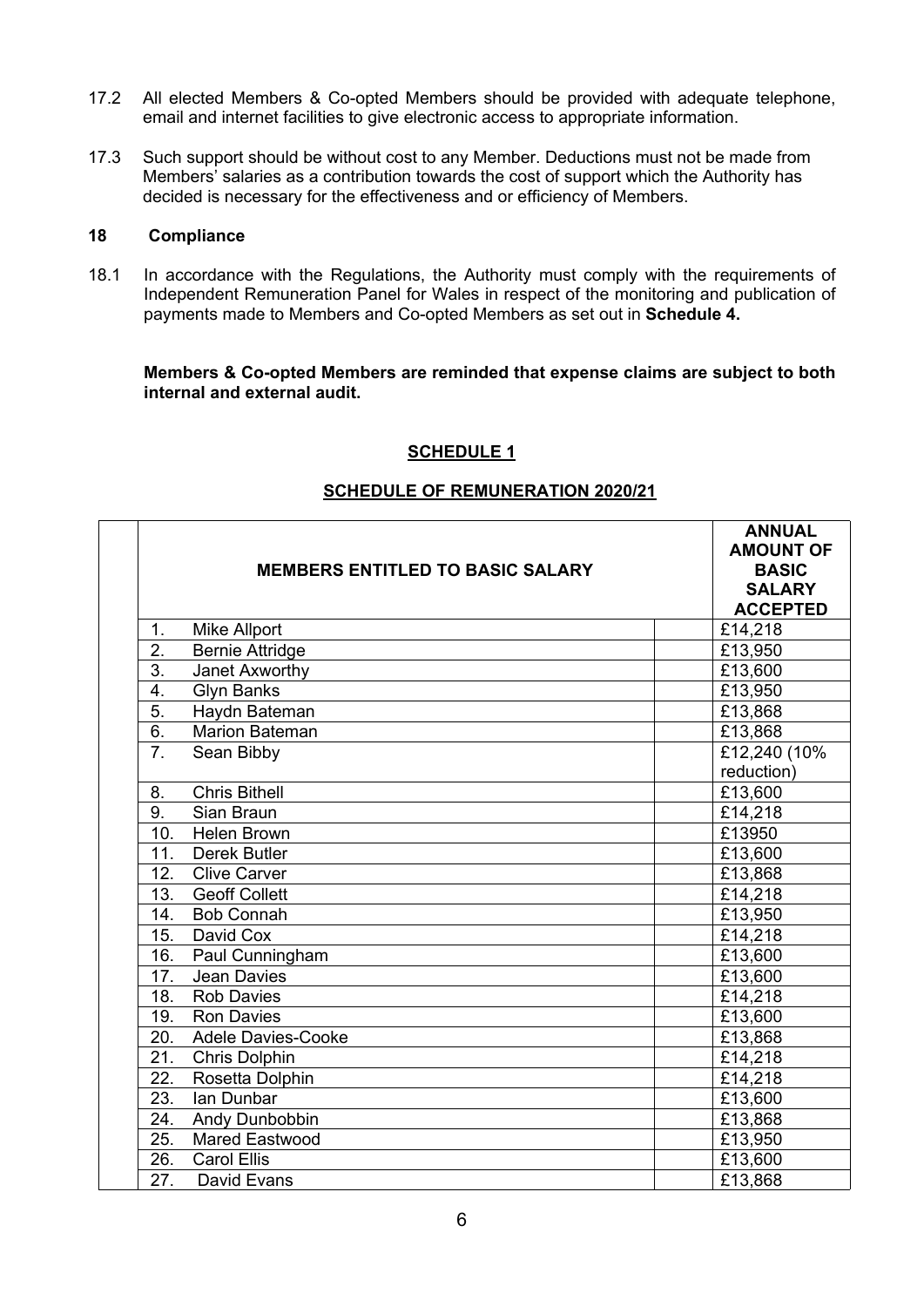| 28.<br>Veronica Gay                     | £14,218               |
|-----------------------------------------|-----------------------|
| George Hardcastle<br>29.                | £13,950               |
| 30.<br>David Healey                     | £13,868               |
| 31.<br><b>Gladys Healey</b>             | £13,868               |
| $\overline{32}$ .<br>Patrick Heesom     | £13,868               |
| 33.<br><b>Cindy Hinds</b>               | £13,600               |
| 34.<br>Dave Hughes                      | £13,950               |
| 35.<br>Kevin Hughes                     | £13,600               |
| 36.<br>Ray Hughes                       | £14,218               |
| 37.<br><b>Dennis Hutchinson</b>         | £13,950               |
| $\overline{38}$ .<br>Joe Johnson        | £13,868               |
| 39.<br>Paul Johnson                     | £13,868               |
| 40.<br>Rita Johnson                     | £13,950               |
| 41.<br><b>Christine Jones</b>           | £13,600               |
| 42.<br><b>Richard Jones</b>             | £13,950               |
| 43.<br><b>Tudor Jones</b>               | £13,950               |
| 44.<br>Colin Legg                       | £14,218               |
| 45.<br><b>Brian Lloyd</b>               | £14,218               |
| 46.<br>Richard Lloyd                    | $\overline{£}$ 14,218 |
| 47.<br><b>Mike Lowe</b>                 | £13,600               |
| 48.<br>Dave Mackie                      | £14,218               |
| 49.<br><b>Hilary McGuill</b>            | £14,218               |
| 50.<br><b>Billy Mullin</b>              | £13,600               |
| $\overline{51}$<br><b>Ted Palmer</b>    | £13,868               |
| $\overline{52.}$<br><b>Mike Peers</b>   | £13,600               |
| 53.<br>Michelle Perfect                 | £13,600               |
| 54.<br><b>Vicky Perfect</b>             | £13,600               |
| 55.<br><b>Neville Phillips</b>          | £13,600               |
| $\overline{56}$ .<br>lan Roberts        | £13,600               |
| $\overline{57}$ .<br><b>Tim Roberts</b> | £13,868               |
| $\overline{58}$ .<br>Kevin Rush         | £13,868               |
| 59.<br><b>Tony Sharps</b>               | £14,218               |
| 60.<br><b>Aaron Shotton</b>             | £13,950               |
| 61.<br><b>Paul Shotton</b>              | £14,218               |
| 62.<br><b>Ralph Small</b>               | £14,218               |
| 63.<br>lan Smith                        | £13,600               |
| 64.<br>Carolyn Thomas                   | £13,600               |
| 65.<br>Owen Thomas                      | £14,218               |
| 66.<br><b>Martin White</b>              | £13,600               |
| 67.<br>Andy Williams                    | £13,600               |
| 68.<br>David Williams                   | £14,218               |
| 69.<br>David Wisinger                   | £14,218               |
| Arnold Woolley<br>70.                   | £14,218               |

|    | <b>SENIOR SALARIES ENTITLEMENTS</b><br>(includes basic salary)  |                          | <b>ANNUAL</b><br><b>AMOUNT</b><br><b>OF SENIOR</b><br><b>SALARY</b> |
|----|-----------------------------------------------------------------|--------------------------|---------------------------------------------------------------------|
|    | <b>ROLE</b>                                                     | <b>MEMBER</b>            |                                                                     |
| 1. | Leader & Cabinet member for Education                           | lan Roberts              | £48,300                                                             |
| 2. | Deputy leader & Cabinet Member for Streetscene<br>& Countryside | Carolyn<br><b>Thomas</b> | £33,800                                                             |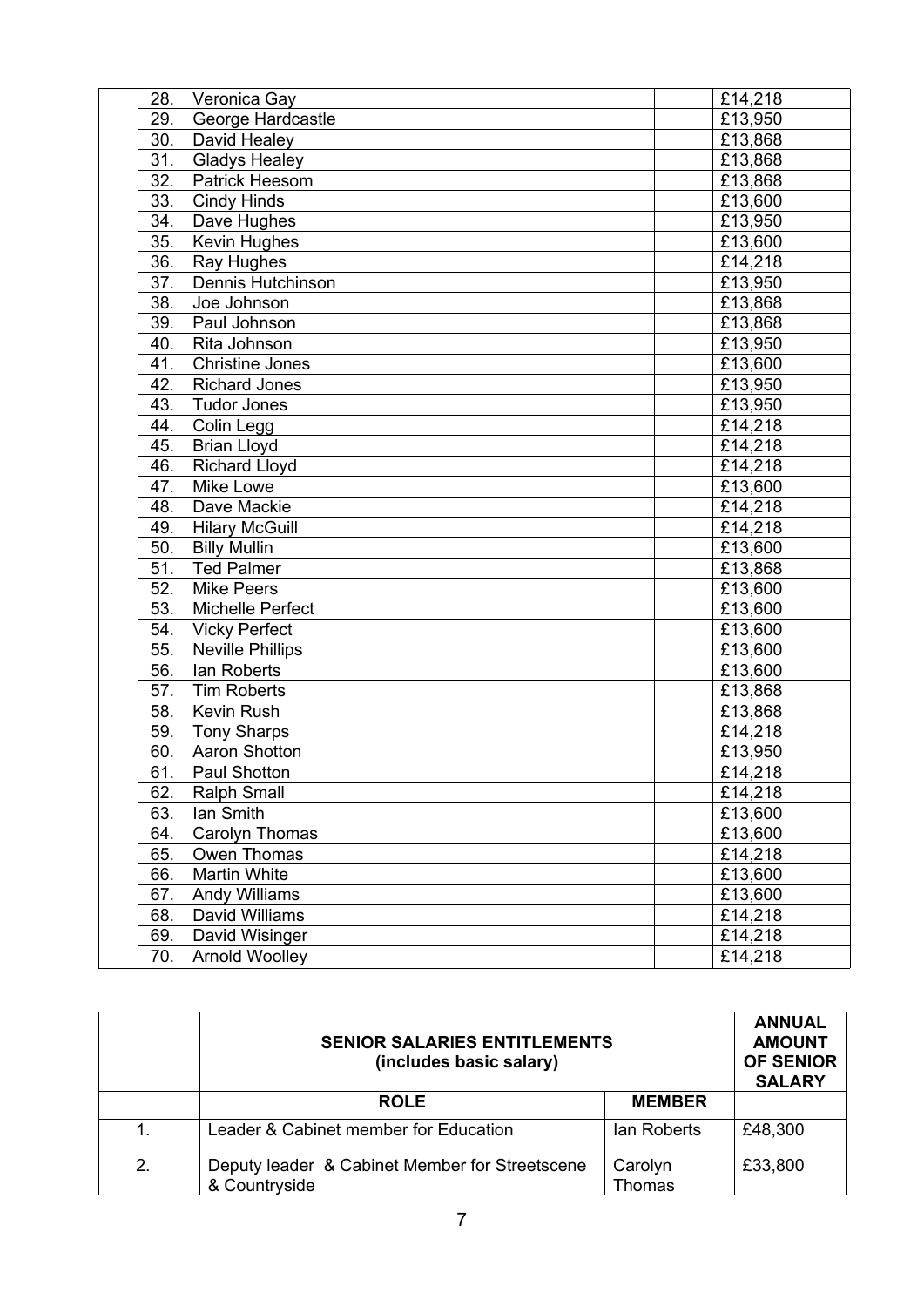| 3.                                                                                                                                                                                                                                                                                                             | Cabinet Member for Planning & Public Protection     | <b>Chris Bithell</b>  | £29,300 |
|----------------------------------------------------------------------------------------------------------------------------------------------------------------------------------------------------------------------------------------------------------------------------------------------------------------|-----------------------------------------------------|-----------------------|---------|
| 4.                                                                                                                                                                                                                                                                                                             | <b>Cabinet Member for Economic Development</b>      | Derek Butler          | £29,300 |
| 5.                                                                                                                                                                                                                                                                                                             | <b>Cabinet Member for Social Services</b>           | Christine<br>Jones    | £29,300 |
| 6.                                                                                                                                                                                                                                                                                                             | Cabinet Member for Corporate Management &<br>Assets | <b>Billy Mullin</b>   | £29,300 |
| 7.                                                                                                                                                                                                                                                                                                             | <b>Cabinet Member for Finance</b>                   | <b>Glyn Banks</b>     | £29,650 |
| 8.                                                                                                                                                                                                                                                                                                             | <b>Cabinet Member for Housing</b>                   | Dave Hughes           | £29,650 |
| 9.                                                                                                                                                                                                                                                                                                             | <b>Chair of Audit Committee</b>                     | <b>Chris Dolphin</b>  | £22,918 |
| $\overline{10}$ .                                                                                                                                                                                                                                                                                              | Chair of Community & Enterprise O&SC                | Ian Dunbar            | £22,300 |
| 11.                                                                                                                                                                                                                                                                                                            | Chair of Corporate Resources O&SC                   | <b>Clive Carver</b>   | £22,568 |
| 12.                                                                                                                                                                                                                                                                                                            | Chair of Education & Youth O&SC                     | Dave Healey           | £22,568 |
| 13.                                                                                                                                                                                                                                                                                                            | Chair of Environment & Economy O&SC                 | Rosetta<br>Dolphin    | £22,918 |
| 14.                                                                                                                                                                                                                                                                                                            | Chair of Organisational Change O&SC                 | Dave Mackie           | £22,568 |
| 15.                                                                                                                                                                                                                                                                                                            | Chair of Social & Healthcare O&SC                   | <b>Hilary McGuill</b> | £22,918 |
| 16.                                                                                                                                                                                                                                                                                                            | Leader of the largest opposition group              | <b>Mike Peers</b>     | £22,300 |
| 17.                                                                                                                                                                                                                                                                                                            | <b>Chair of Planning Committee</b>                  | David<br>Wisinger     | £22,918 |
| 18.                                                                                                                                                                                                                                                                                                            | <b>Chair of Licensing Committee</b>                 | <b>Tony Sharps</b>    | £22,918 |
| A maximum of 18 senior salaries for Flintshire County Council may be paid and this has not<br>been exceeded.<br>Note: A senior salary equivalent of £22,568 is paid to the Chair of the Clwyd Pension Fund<br>Committee, Cllr Ted Palmer. This payment is at the Council's discretion and is outside the remit |                                                     |                       |         |
| of the Independent Remuneration Panel for Wales, which is why it is not shown in the table<br>above                                                                                                                                                                                                            |                                                     |                       |         |

| <b>ENTITLEMENT TO CIVIC SALARIES</b>      | <b>ANNUAL</b><br><b>AMOUNT OF</b> |                     |
|-------------------------------------------|-----------------------------------|---------------------|
| <b>ROLE</b>                               | <b>MEMBER</b>                     | <b>CIVIC SALARY</b> |
| Civic Head (Chair of Council)             | Marion<br><b>Bateman</b>          | £22,568             |
| Deputy Civic Head (Vice-chair of Council) | Joe Johnson                       | £17,568             |

| <b>ENTITLEMENT AS STATUTORY CO-OPTEES</b> |                     | <b>AMOUNT OF</b><br><b>CO-OPTEES</b>  |
|-------------------------------------------|---------------------|---------------------------------------|
| <b>ROLE</b>                               | <b>MEMBER</b>       | <b>ALLOWANCES</b>                     |
| <b>Chair of Standards committee</b>       | <b>Robert Dewey</b> | £256 Daily Fee<br>£128 1/2 Day<br>Fee |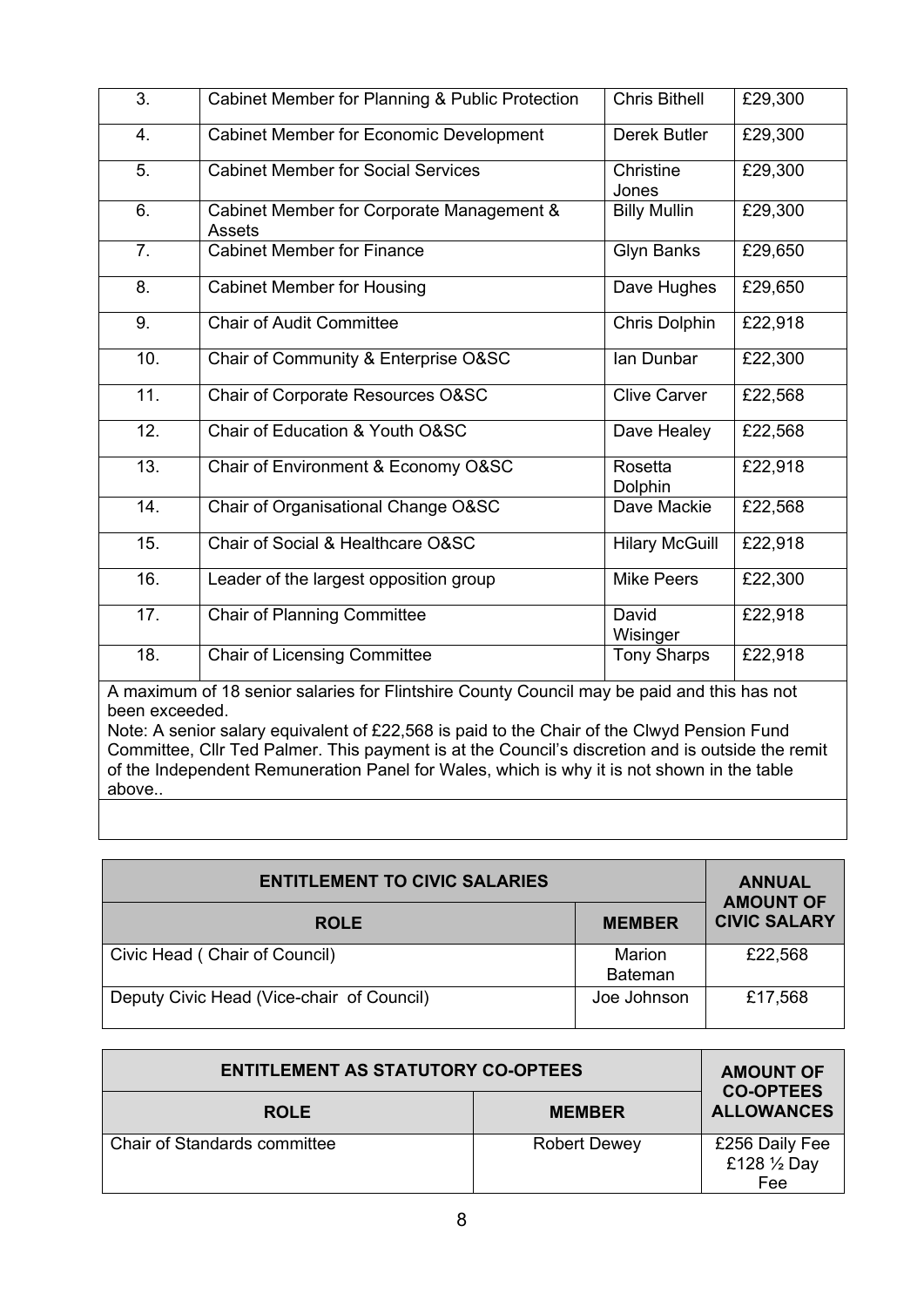| <b>ENTITLEMENT AS STATUTORY CO-OPTEES</b>                           | <b>AMOUNT OF</b><br><b>CO-OPTEES</b> |                                             |
|---------------------------------------------------------------------|--------------------------------------|---------------------------------------------|
| <b>ROLE</b>                                                         | <b>MEMBER</b>                        | <b>ALLOWANCES</b>                           |
| <b>Member of Standards Committee</b>                                | Jonathan Duggan-Keen                 | £198 Daily Fee<br>£99 1/2 Day Fee           |
| <b>Member of Standards Committee</b>                                | Philippa Earlam                      | £198 Daily Fee<br>£99 1/2 Day Fee           |
| <b>Member of Standards Committee</b>                                | Julia Hughes                         | £198 Daily Fee<br>£99 1/2 Day Fee           |
| Member of Standards Committee                                       | Kenneth Molyneux                     | £198 Daily Fee<br>£99 $\frac{1}{2}$ Day Fee |
| <b>Member of Standards Committee</b>                                | Mark Morgan                          | £198 Daily Fee<br>£99 $\frac{1}{2}$ Day Fee |
| Member of Education & Youth Overview &<br><b>Scrutiny Committee</b> | Lynn Bartlett                        | £198 Daily Fee<br>£99 1/2 Day Fee           |
| Member of Education & Youth Overview &<br><b>Scrutiny Committee</b> | David Hytch                          | £198 Daily Fee<br>£99 1/2 Day Fee           |
| Member of Education & Youth Overview &<br><b>Scrutiny Committee</b> | <b>Rita Price</b>                    | £198 Daily Fee<br>£99 $\frac{1}{2}$ Day Fee |
| Member of Education & Youth Overview &<br><b>Scrutiny Committee</b> | <b>Rebecca Stark</b>                 | £198 Daily Fee<br>£99 1/2 Day Fee           |
| Member of Education & Youth Overview &<br><b>Scrutiny Committee</b> | Vacant                               | £198 Daily Fee<br>£99 $\frac{1}{2}$ Day Fee |
| Member of the Audit Committee                                       | <b>Sally Ellis</b>                   | £198 Daily Fee<br>£99 1/2 Day Fee           |
| Member of the Audit Committee                                       | <b>Allan Rainford</b>                | £198 Daily Fee<br>£99 $\frac{1}{2}$ Day Fee |

| <b>Reimbursement of costs of care</b> |                                         |
|---------------------------------------|-----------------------------------------|
| All Members                           | Up to a<br>maximum of<br>£403 per month |

| Members Support – what is provided in terms of telephone, internet or<br>email (see Determination 6) |                    |
|------------------------------------------------------------------------------------------------------|--------------------|
| Telephone Support for Executive Members                                                              | Mobile phones      |
|                                                                                                      | provided to        |
|                                                                                                      | Cabinet            |
|                                                                                                      | members            |
| Telephone Support for Chairs of Committees                                                           | Mobile phones      |
|                                                                                                      | provided to 4      |
|                                                                                                      | out of the 9       |
|                                                                                                      | committee          |
|                                                                                                      | chairs             |
| Telephone Support for all other Members                                                              | Not personally,    |
|                                                                                                      | but available in   |
|                                                                                                      | <b>Group Rooms</b> |
| Access to Email for Executive Members                                                                | Yes                |
|                                                                                                      |                    |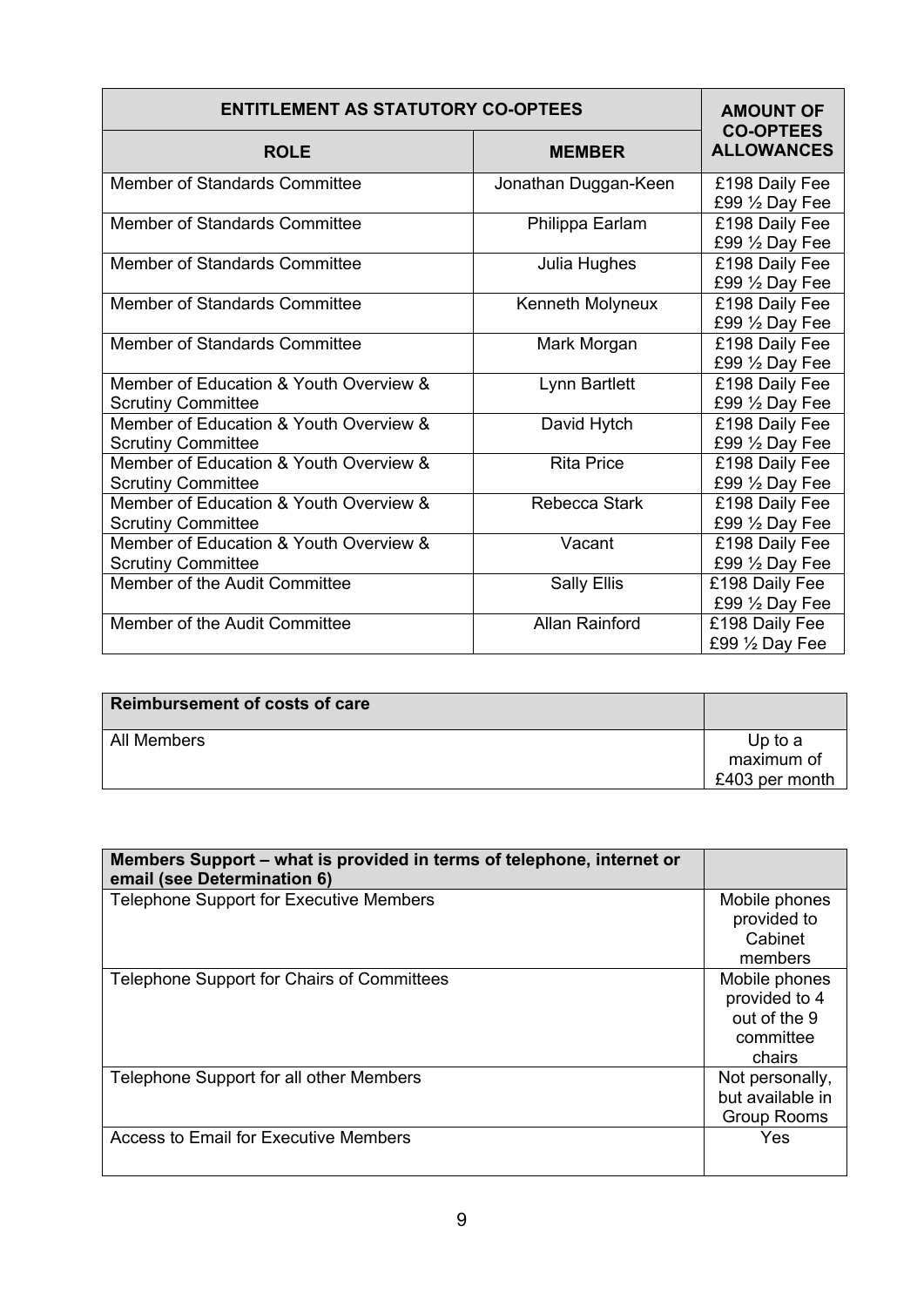| Access to Email for Chairs of Committees  | Yes                                                                                |
|-------------------------------------------|------------------------------------------------------------------------------------|
| Access to Email for all other Members     | Yes                                                                                |
| Internet Support for Executive Members    | IPads issued to<br>Cabinet<br>Members are<br>wi fi enabled                         |
| Internet Support for Chairs of Committees | Not personally,<br>but available in<br><b>Group Rooms</b><br>computer<br>terminals |
| Internet Support for all other Members    | Not personally,<br>but available in<br><b>Group Rooms</b><br>computer<br>terminals |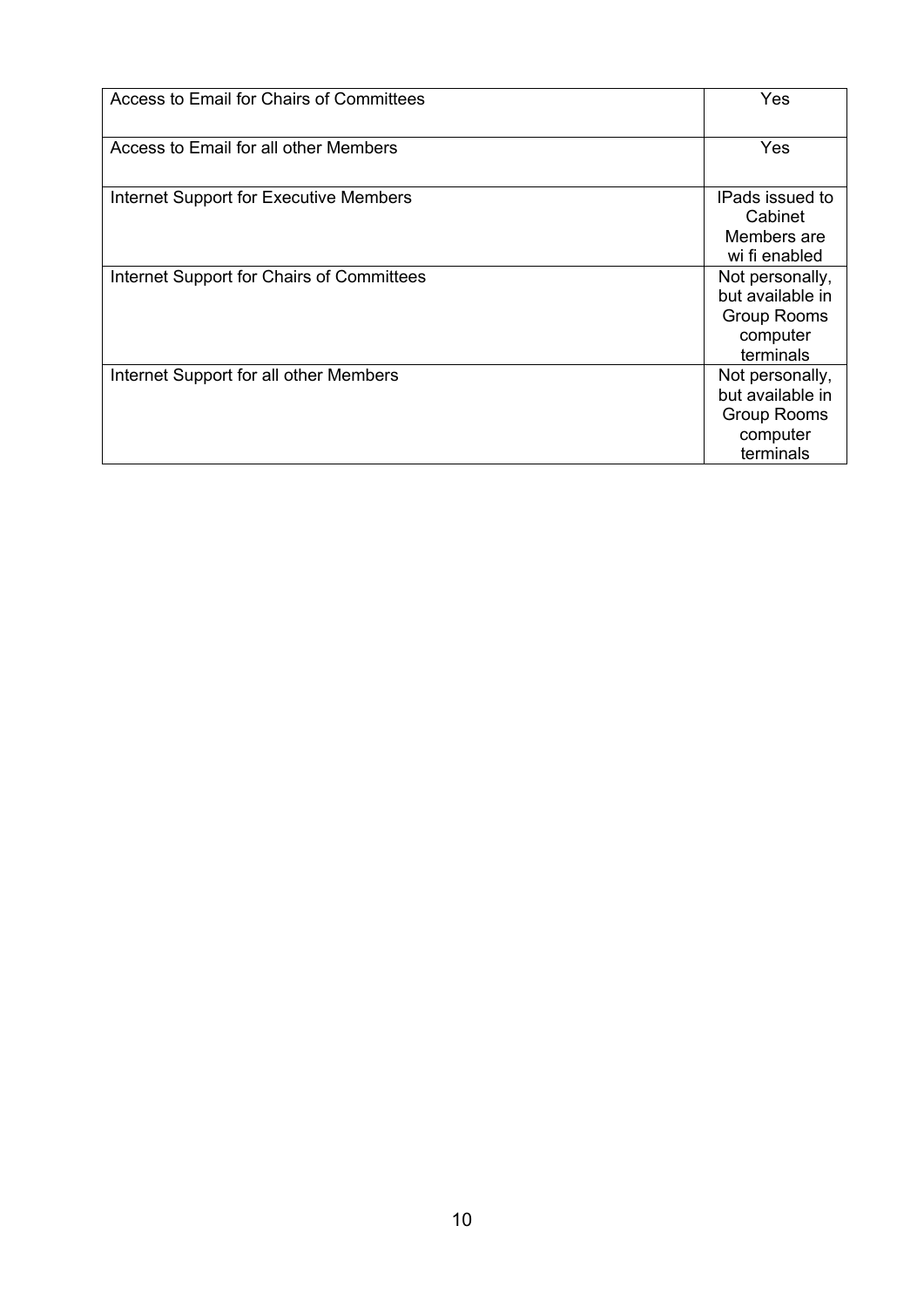# **SCHEDULE 2**

## **Approved duties**: -

- attendance at a meeting of the Authority or of any committee of the Authority or of any body to which the Authority makes appointments or nominations or of any committee of such a body;
- attendance at a meeting of any association of authorities of which the Authority is a member;
- attendance at any other meeting the holding of which is authorised by the Authority or by a committee of the Authority or by a joint committee of the Authority and one or more other Authorities;
- a duty undertaken for the purpose of or in connection with the discharge of the functions of Cabinet;
- a duty undertaken in pursuance of a standing order which requires a Member or Members to be present when tender documents are opened;
- a duty undertaken in connection with the discharge of any function of the Authority which empowers or requires the Authority to inspect or authorise the inspection of premises;
- attendance at any training or developmental event approved by the Authority or its Cabinet;
- the following duties which have been approved by Council:

a) Attendance at any training or developmental event approved by a Committee of the Council or by the Chief Executive or appropriate Chief Officer in consultation with the Chair or Vice Chair of the Council.

b) Any attendance required by financial regulations or Contract Standing Orders.

c) Any attendance authorised/required by the Council's Scheme of Delegation (e.g. attendances for consultation purposes).

d) Attendance upon an Officer of the Council upon Ward business.

e) Attendance upon an Officer of the Council upon Council business.

f) Attendance to inspect background documents under Section 100D Local Government Act 1972.

g) Any other attendances expressly authorised by Committee, Executive or Council.

#### **Where the above official business is carried out within the Council area, this will not entitle payment of a subsistence allowance except where it relates to a co-opted Member living outside the Council area.**

# **SCHEDULE 3**

## **Mileage Rates**

| All sizes of private motor vehicle<br>Up to 10,000 miles<br>Over 10,000 miles | 45 pence per mile<br>25 pence per mile |
|-------------------------------------------------------------------------------|----------------------------------------|
| <b>Private Motor Cycles</b><br><b>Pedal Cycles</b>                            | 24 pence per mile<br>20 pence per mile |
| Passenger supplement                                                          | 05 pence per mile                      |